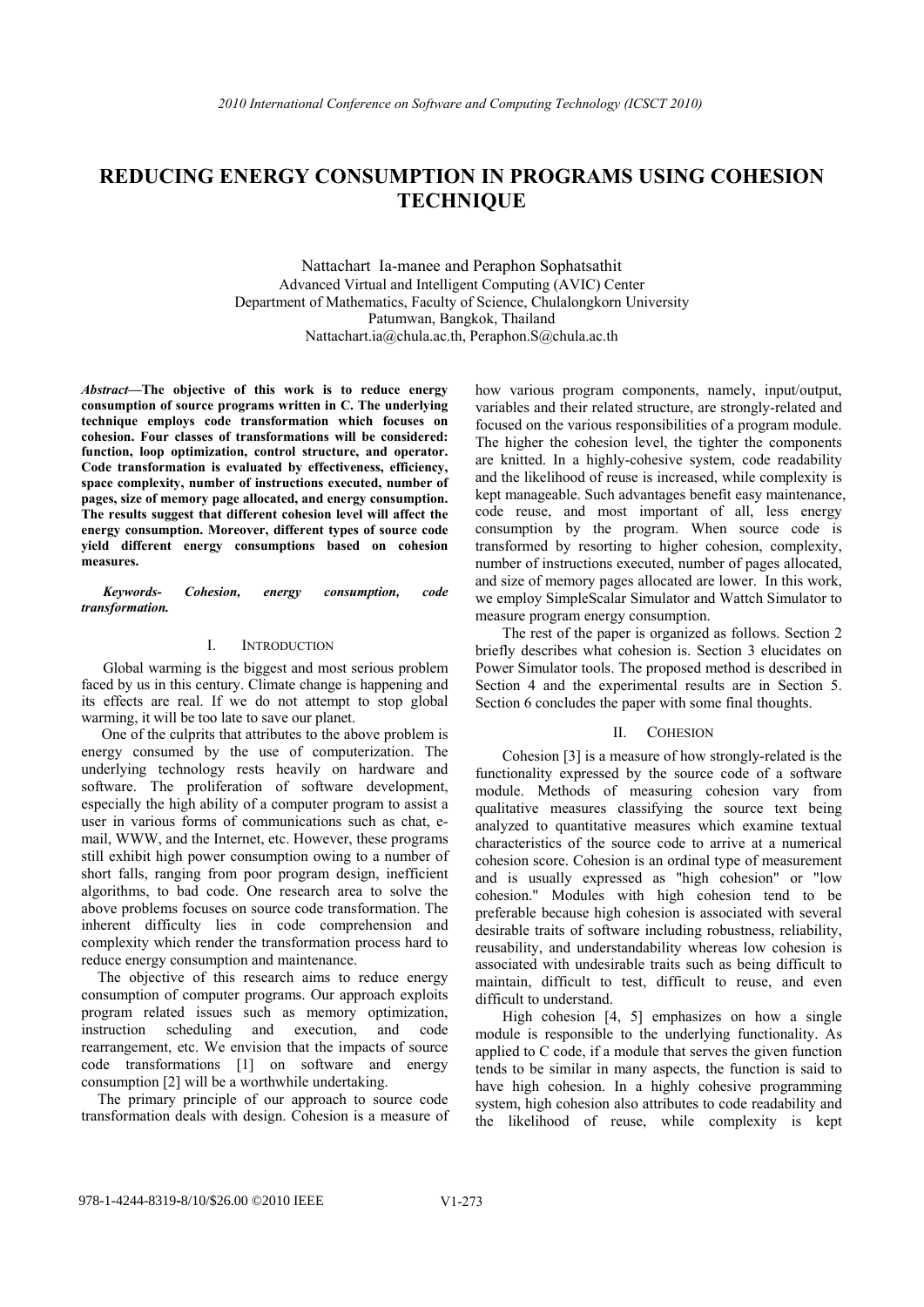manageable. Nevertheless, some disadvantages of low cohesion persist.

- Increased difficulty in understanding the program modules.
- Increased difficulty in maintaining a system, because logical changes in the domain affect multiple modules, and because changes in one module require changes in related modules.
- Increased difficulty in reusing a module because most applications won't need the random set of operations provided by a module.

The design level cohesion measures [6, 7, 8], in order of the worst to the best type, are as follows:

*A.* Coincidental cohesion (worst)

Two outputs of a module have neither dependence relationship with each other, nor dependence on a common input.

*B.* Conditional cohesion

Two outputs are flag-control dependent on a common input.

*C.* Iterative cohesion

Two outputs are loop-control dependent on a common input.

*D.* Communicational cohesion

Two outputs are dependent on a common input. An input is used to compute both outputs, but as neither a condition flag to select one of two outputs nor a loop invariant to compute both outputs.

*E.* Sequential cohesion

One output is dependent on the other output.

*F.* functional cohesion (best)

There is only one output in a module.

#### III. Power simulators

We will explain the two major components of the simulator, namely, SimpleScalar and Wattch below.

*A.* SimpleScalar

SimpleScalar [9, 10] is a virtual CPU evaluation tool in cycle level on Linux based platform. 'Virtual' means it does not evaluate the actual processor conducts, but emulates a specific processor by C code. SimpleScalar compiles a given piece of C code with emulated CPU and evaluates the performance by analyzing program execute time. The tool set includes a machine definition infrastructure that permits most architectural details to be separated from simulator implementations. All of the simulators distributed with the current release of SimpleScalar can run programs from the

above instruction sets. Complex instruction set emulation can be implemented with or without microcode, making the SimpleScalar tools particularly useful for modeling CISC instruction sets.

SimpleScalar is a cycle-accurate architectural level processor simulator. It is distributed free-of-charge to academic non-commercial users, with all source code, making it possible to relatively easily extend the simulator. Ever since SimpleScalar was released, it has become a popular toolset as it included several simulators ranging from a fast functional simulator to a detailed, dynamically scheduled processor model that supported non-blocking caches, speculative execution and state-of-the-art branch prediction. SimpleScalar cannot simulate a whole system, i.e., it can only simulate applications, and does not produce power consumption of the whole system as a result of the simulation.

Some inclusion of SimpleScalar power analysis tools such as Simpower and Wattch are furnished in the form of plugin software. It models physical power comsumption using only numerical expression to measure the gap between actual power consumption and the calculated one. In this research, we use SimpleScalar tool to generate object code.

## *B. Wattch*

Wattch [11, 12] is a simulator that estimates processor power consumption at the architectural level, developed at Princeton University, and is one of the simulators that are based on SimpleScalar. SimpleScalar is used as the cycle level performance simulator that keeps track of which units are accessed per cycle and records the total energy consumed for an application. Wattch uses a modified version of SimpleScalar's sim-outorder, which is extended with an additional number of pipeline stages so that it will be more in line with current microprocessors. Sim-outorder of wattch simulator reports detail on power usage in watts.

#### IV. RESEARCH METHODOLOGY

The proposed methodology employs code transformations [13] to reduce the energy consumption at program level. The original C source code is firstly compiled by gcc [14]. The compiled code is then simulated using SimpleScalar and Wattch.

The next step applies code transformation to the same C source code and, following the same previous steps, the simulation results, energy, and power consumption are collected. Finally, the processor energy and the system energy are compared to identify the effectiveness of the transformation under analysis. The flow of this code transformation analysis is illustrated in Figure 1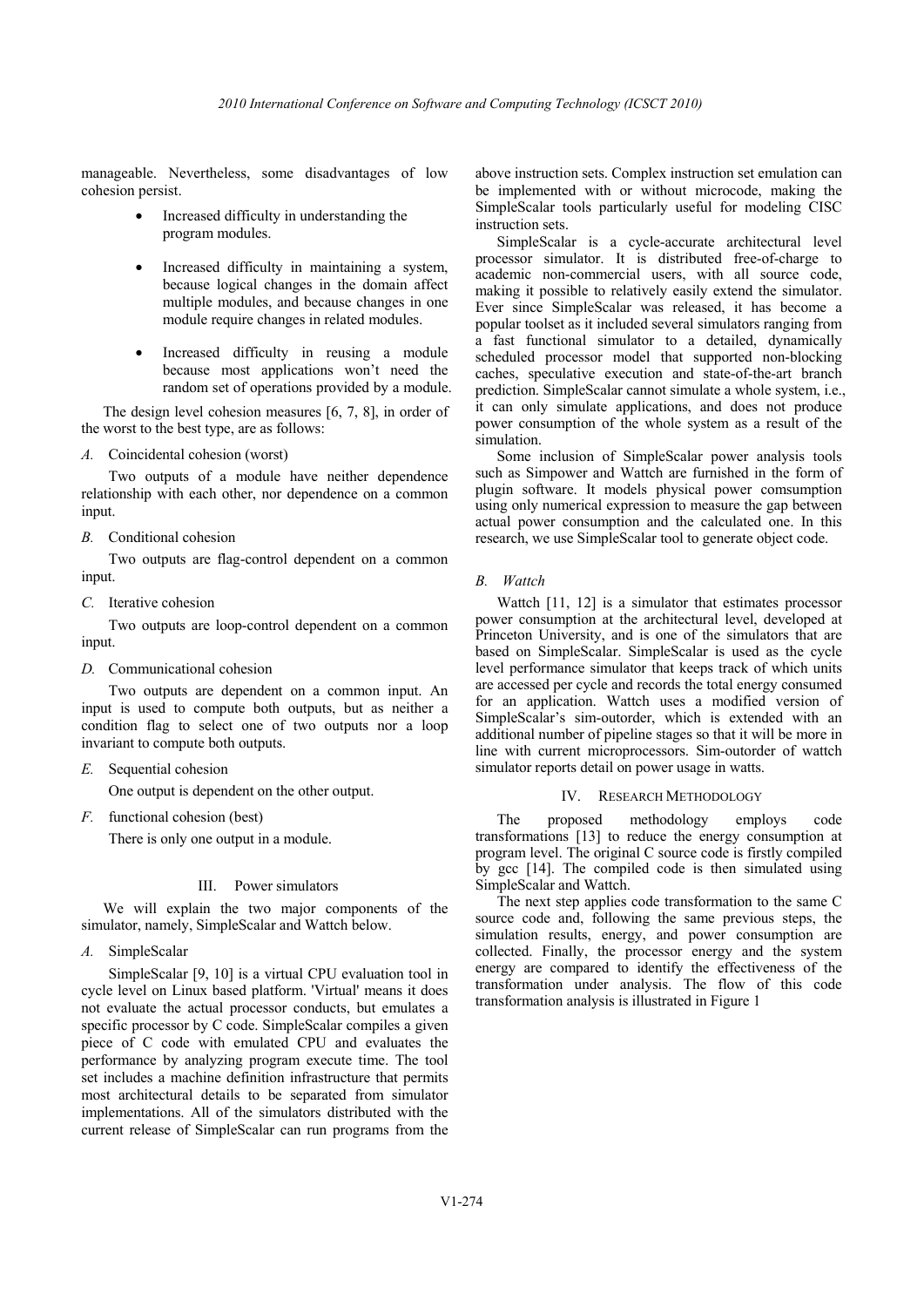

The simulation is performed using a desktop PC having the following specifications: OS Ubuntu 10.4, CPU Intel Core 2 Duo Processor 2 GHz, 4 GB memory.

The transformation methods [15, 16] have been partitioned in four classes, each focusing on a specific code aspect:

- A. Loop Transformation
- B. Data Structure Transformation
- C. Subroutine Transformation
- D. Control Structure Transformation

#### *A. Loop Transformations*

This class includes transformations modifying either the loop body or the control structure of the loop. The proposed transformation produces positive effects in term of reduction of the number of Instruction Cache (I-cache) and Data Cache (D-cache) misses.

The basic idea is to reduce the size of the loop body in order to decrease the number of the I-cache (Instruction cache) misses. In particular, the transformed codes are distributed in disjoint loops to enable the storing of a complete loop in the cache, preventing to access the upper memory levels.

Loop Transformation is effective with I-cache when a loop body is larger than the cache or than a given number of cache blocks and/or the cache is unified.

D-cache could probably occur when the original loop presents expressions with non-interacting arrays so that different arrays can be distributed on disjoined loop bodies.

# *B. Data Structure Transformation*

This type of transformation either modifies the data structure included in the source code or introduces new data structure or modifies the access mode and the access paths. This transformation aims to maximize the use of register to reduce memory and cache accesses.

Array Declaration Sorting is to modify the local array declaration ordering so that the arrays more frequently accessed are placed on top of the stack.

Array Scope Modification converts local arrays into global arrays to store them within data memory rather than on the stack.

# *C. Subroutine Transformation*

This class of transformations includes the set of source code manipulations operating at subroutine level, typically not considered by compilers, analyzing whether or not it is convenient to modify the subroutine interface.

Compilers usually produce object code by queueing the subroutines depending on the source code structure. Subroutine Queueing Reordering sorts the subroutine declarations according to the subroutine call sequence in order to reduce the I-cache misses.

Substitution of a variable passed as an address with a local variable replaces a routine argument passed as an address with a local copy of a variable. This transformation drives the compiler to use registers, minimizing the energy necessary to access such data.

#### *D. Control Structure Transformation*

This class gathers source code transformations optimizing either specific operations or control structures.

Conditional Expression Reordering analyzes a complex conditional expression by rearranging the sub-expressions set in order to save energy by exploiting implicit shortcuts operations. The proposed transformation reassembles the sub-expressions by following two sub-conditions being reordered, placing the sub-condition whose probability to be true is higher.

Function Call Preprocessing associates with a specific function a proper set of macros that will substitute a function call with either an equivalent but low energy function call or a specific result. The transformation skips a function call, or reduces its impact, when its actual parameters allow to directly identifying either the returned value or another equivalent function.

# V. EXPERIMENTAL RESULTS

Two samples C source code were taken from [4] for the experiment that served as a standard benchmark. The results of the simulation are collections of the following factors: Clock Cycle, No. of Instructions Executed, Avg. Clock Power, Avg. Total Power, I-Cache Miss, and D-Cache Miss.

Clock Cycle refers to the total number of the processor cycle of the current simulation.

No. of Instructions Executed refers to the number of processor instructions being executed.

Avg. Clock Power refers to the average power in milliwatt (mW.) that is consumed by the processor.

Avg. Total Power refers to the average power in milliwatt (mW.) of overall process.

The Instruction Cache Miss (I-Cache Miss) refers to a cache read miss from an instruction cache.

The Data Cache Miss (D-Cache Miss) refers to a cache read miss from a data cache.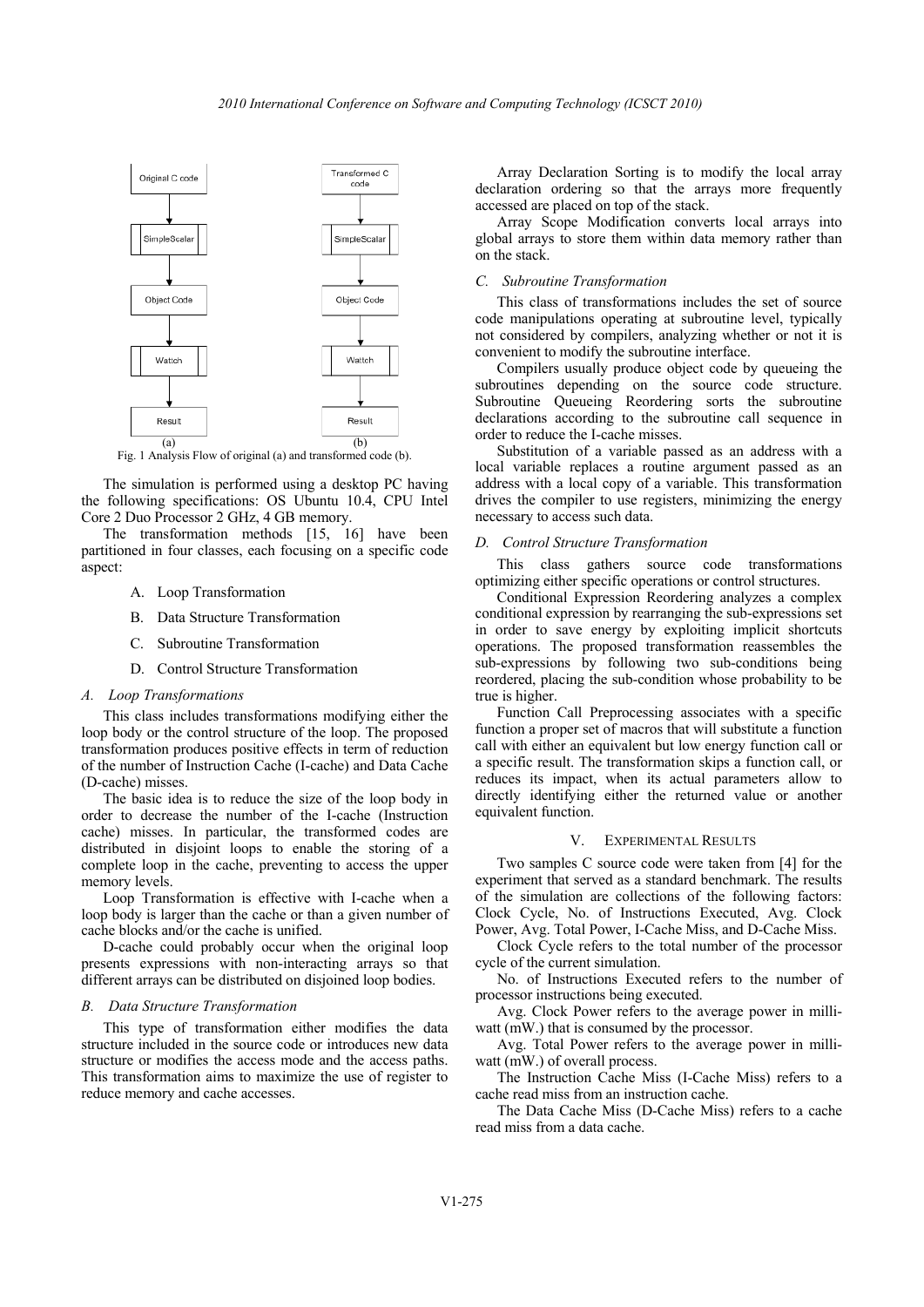Table I shows the original C code (having conditional cohesion) in comparison with the transformed C code (having functional cohesion).

| TABLE I. | ORIGINAL VS TRANSFORMED CODE LISTING 1 |  |
|----------|----------------------------------------|--|
|          |                                        |  |

| Original C code                 | <b>Transformed C code</b> |  |  |
|---------------------------------|---------------------------|--|--|
| void main()                     | void main()               |  |  |
|                                 |                           |  |  |
| int $nl = 100$ :                | int $nl = 100$ :          |  |  |
| int $n2 = 200$ ;                | int $n2 = 200$ ;          |  |  |
| int flag = $1$ ;                | int flag = $1$ ;          |  |  |
| int arr $1[100]$ ;              | int arr $1[100]$ ;        |  |  |
| int arr $2[200]$ ;              | int arr $2[200]$ ;        |  |  |
| int sum1;                       | int sum1;                 |  |  |
| int sum2;                       | int sum2;                 |  |  |
|                                 |                           |  |  |
| Sum1 or $Sum2(n1, n2, flag)$    | if $(\text{flag} == 1)$   |  |  |
| arr1, arr2, & sum1, & sum2);    | Sum(n1, arr1, & sum1);    |  |  |
|                                 | else                      |  |  |
| void Sum1 or Sum2(              | Sum(n2, arr2, & sum2);    |  |  |
| int $n1, n2$ ;                  | ₹                         |  |  |
| int flag,                       |                           |  |  |
| int arr1 $[$ ], int arr2 $[$ ], | void Sum                  |  |  |
| int $*sum1$ , int $*sum2$ )     | int n,                    |  |  |
| ſ                               | int $arr[]$ ,             |  |  |
| int i                           | $int$ *sum)               |  |  |
|                                 |                           |  |  |
| $*sum1 = 0$ :                   | $int$ i:                  |  |  |
| *sum $2 = 0$ :                  |                           |  |  |
| if $(\text{flag} == 1)$         | $*sum = 0$ :              |  |  |
| for $(i = 0; i < n1; i++)$      | for $(i = 0; i < n; i++)$ |  |  |
| $*sum1 = *sum1 + arr1[i];$      | $*sum = *sum + arr[i];$   |  |  |
| else                            | ₹                         |  |  |
| for $(i = 0; i < n2; i++)$      |                           |  |  |
| $*sum2 = *sum2 + arr2[i];$      |                           |  |  |
|                                 |                           |  |  |

Table II summarizes the simulation statistics based on simulation run of code listing 1.

TABLE II. RESULTS OF SIMULATION OF CODE LISTING 1

| Parameter                    | Original  | <b>Transformed</b> | $\frac{6}{9}$ |
|------------------------------|-----------|--------------------|---------------|
| Clock Cycle                  | 11,034.00 | 10,878.00          | $-1.41$       |
| No. of Instructions Executed | 8368      | 8354               | $-0.17$       |
| Avg. Clock Power (mW)        | 28.8      | 28.4               | $-1.39$       |
| Avg. Total Power (mW)        | 79.6      | 78.5               | $-1.38$       |
| <b>I-Cache Miss</b>          | 335.00    | 333.00             | $-0.60$       |
| D-Cache Miss                 | 436.00    | 436.00             | $-0.00$       |

Table III shows the original C code (having communicational cohesion) in comparison with the transformed C code (having functional cohesion).

Table IV summarizes the simulation statistics based on simulation run of code listing 2.

| Original C code             | <b>Transformed C code</b>                    |  |  |
|-----------------------------|----------------------------------------------|--|--|
| void main()                 | void main()                                  |  |  |
|                             |                                              |  |  |
| int $n = 100$ ;             | int $n = 100$ ;                              |  |  |
| int arr $[100]$ ;           | int arr $[100]$ ;                            |  |  |
| int sum;                    | int sum;                                     |  |  |
| int prod;                   | int prod;                                    |  |  |
| float avg;                  | float avg;                                   |  |  |
|                             |                                              |  |  |
| Sum and Prod(n, arr, & sum, | $sum = Sum(n, arr);$                         |  |  |
| ∏, &avg);                   | $prod = Prod(n, arr);$                       |  |  |
|                             | $avg = sum / n$ ;                            |  |  |
|                             | ∤                                            |  |  |
| void Sum and Prod(          |                                              |  |  |
| int n,                      | void Sum(int n, int arr[ $)$ )               |  |  |
| int $\arctan$ ,             |                                              |  |  |
| int *sum,                   | $int i$ ;                                    |  |  |
| int *prod,                  | int sum $= 0$ ;                              |  |  |
| float $*$ avg)              |                                              |  |  |
|                             | $sum = 0$ ;                                  |  |  |
| $int i$ ;                   | for $(i = 0; i < n; i++)$                    |  |  |
|                             |                                              |  |  |
| $*sum = 0$ ;                | $sum = sum + arr[i];$                        |  |  |
| *prod = 1;                  |                                              |  |  |
| for $(i = 0; i < n; i++)$   | return sum;                                  |  |  |
|                             | ₹                                            |  |  |
| *sum = $*$ sum + arr[i];    |                                              |  |  |
| *prod = *prod * arr[i];     | void Prod(int n, int arr[])                  |  |  |
|                             |                                              |  |  |
| *avg = *sum / n;            | $int$ i:                                     |  |  |
|                             | int prod;                                    |  |  |
|                             |                                              |  |  |
|                             | $prod = 1$ ;                                 |  |  |
|                             | for $(i = 0; i < n; i++)$                    |  |  |
|                             | ł                                            |  |  |
|                             | $\text{prod} = \text{prod} * \text{arr}[i];$ |  |  |
|                             |                                              |  |  |
|                             | return prod;                                 |  |  |
|                             |                                              |  |  |

TABLE III. ORIGINAL VS TRANSFORMED CODE LISTING 2

TABLE IV. RESULTS OF SIMULATION OF CODE LISTING 2

| Parameter                    | Original  | <b>Transformed</b> | $\frac{6}{9}$ |
|------------------------------|-----------|--------------------|---------------|
| Clock Cycle                  | 11,762.00 | 11,589.00          | $-1.47$       |
| No. of Instructions Executed | 6690      | 6782               | $+1.38$       |
| Avg. Clock Power (mW)        | 30.7      | 30.5               | $-0.65$       |
| Avg. Total Power (mW)        | 84.9      | 84.3               | $-0.71$       |
| I-Cache Miss                 | 343.00    | 339.00             | $-1.17$       |
| D-Cache Miss                 | 426.00    | 405.00             | $-4.93$       |

Other results of coincidental, iterative, and sequential cohesion, in comparison with functional cohesion yield similar outcomes.

# VI. CONCLUSION

In this paper, we propose a simple technique to reduce energy consumption of a computer program using design cohesion measure. This method is to transform a given piece of C code to increase tighter cohesion level. Both samples source code were simulated on the designated simulation